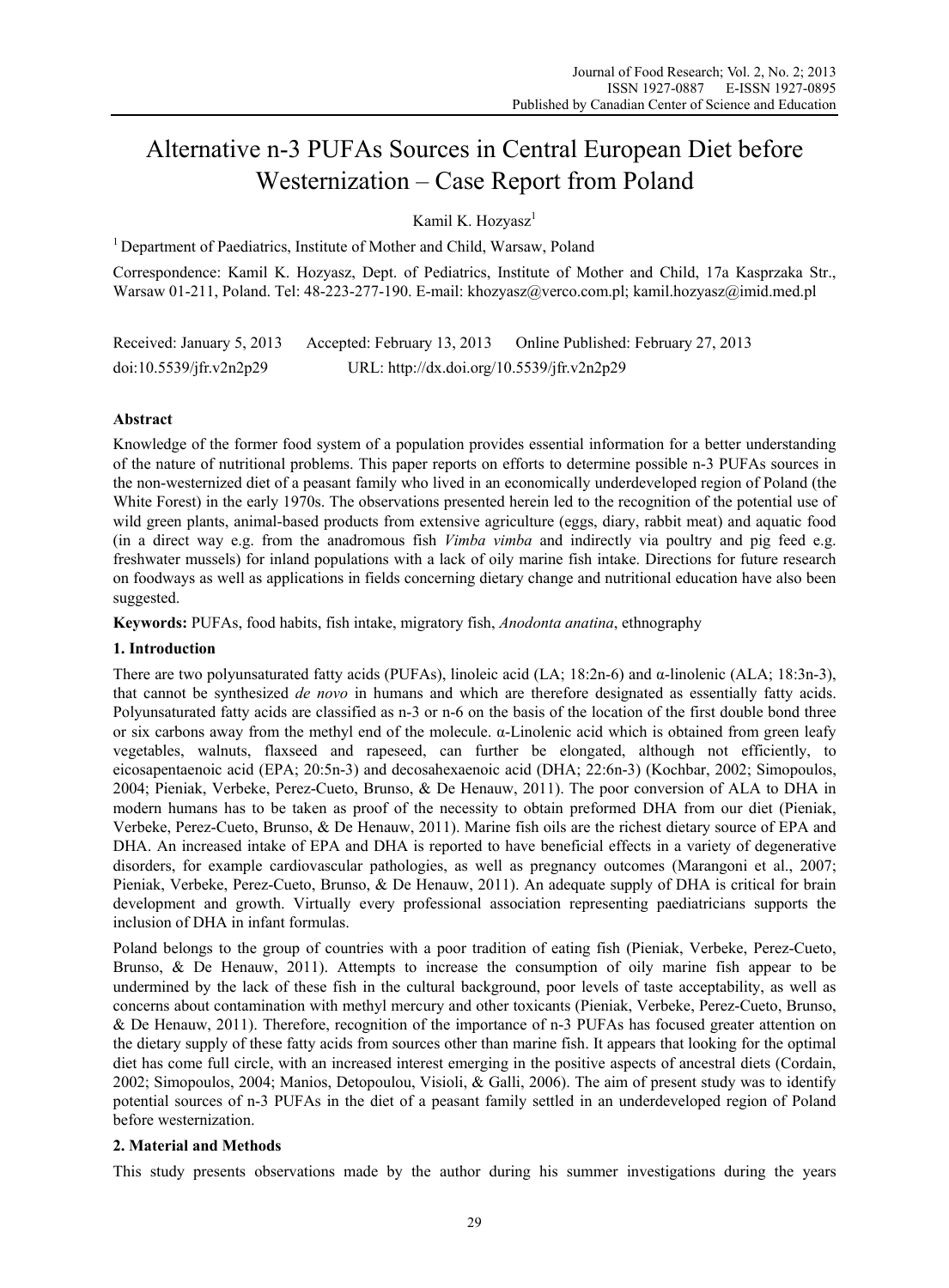1971-1973 of a peasant family in the rural Branszczyk village in the economically underdeveloped White Forest (Hozyasz, 2007). This village is located in north-eastern Poland by the river Bug. Branszczyk has existed since at least the thirteenth century. In the nineteenth and early twentieth century's the region comprised a reservoir of rural people living on the verge of biological existence (Hozyasz, 2007). In the 70s of the last century transportation was very scarce, thus the village population was partially isolated and had no easy access to commodities trading in marine fish. The family investigated consisted of a couple whose two adult children had migrated to the town. The family owned a four-room house, a barn, a cowshed joined to a poultry house, a small pigsty, agricultural land of approximately 4 ha, including arable land and a water meadow, a small orchard, and a small part of a moist forest with alders (*Alnus glutinosa*), pines (*Pinus sylvestris*), willows (*Salix alba*), apple trees (*Malus domestica, M. sylvetris*) and bird cherries (*Padus avium*). The objective of the investigation was to determine sources of self-produced or self-collected food. Using nutritional data from the literature, foods were defined as important n-3 PUFAs sources if they were estimated to be higher in n-3 PUFAs compared to similar alternatives.

## **3. Results and Discussion**

The family was likely to believe it had restricted access to high quality food resources in the nearest shops and thus tried to be self-sufficient in food acquisition. The foods produced and collected are shown in Table 1. Unfortunately exact data on food intake were not recorded.

| Food group | Source details                                                                                                                                                                                                                                                                   | Animal feeding and culinary practices                                                                                                                                                                                                                                                                                                                                                                     |
|------------|----------------------------------------------------------------------------------------------------------------------------------------------------------------------------------------------------------------------------------------------------------------------------------|-----------------------------------------------------------------------------------------------------------------------------------------------------------------------------------------------------------------------------------------------------------------------------------------------------------------------------------------------------------------------------------------------------------|
| Flesh      | Poultry: chickens, geese                                                                                                                                                                                                                                                         | Chickens and geese were fed on various types<br>of fresh green grass and wild plants including<br>liverworts and mosses growing near water, and<br>fresh fruits (Ribes nigrum, R. rubrum)<br>supplemented with oat or barley flour. The<br>poultry also ate insects of all kinds and cooked<br>bivalves (Anodonta anatina, A. cygnea,<br>Pseudoanadonta complanata) with potatoes<br>2-4 times per month. |
|            | Pork                                                                                                                                                                                                                                                                             | Pigs were generally fed potatoes supplemented<br>with whole grain flour. They also received<br>weeds or wild plants (Urtica dioica,<br>Symphytum officinale, Trifolium spp., Rumex<br>hydrolapathum, Equisetum spp.) almost every<br>day. They were also fed on cooked bivalves<br>2-4 times per month.                                                                                                   |
|            | Rabbit                                                                                                                                                                                                                                                                           | Rabbits were generally fed grass, wild greens,<br>weeds, and apples rather than grains.                                                                                                                                                                                                                                                                                                                   |
| Fish       | Lean: pike ( <i>Esox lucius</i> ), Europen<br>perch (Perca fluviatilis), common<br>roach (Rutilus rutilus), common rudd<br><i>(Scardinius</i><br>erythrophtalamus),<br>freshwater bream (Abramis brama),<br>white bream (Blicca bjoerkna)<br>Fatty: tench (Tinca tinca), catfish | Pike, common roach, and white bream were<br>the commonly caught species.                                                                                                                                                                                                                                                                                                                                  |
|            | (Silurus glanis), vimba (Vimba vimba),<br>eel (Anguilla anguilla)                                                                                                                                                                                                                |                                                                                                                                                                                                                                                                                                                                                                                                           |
|            |                                                                                                                                                                                                                                                                                  | Fatty fish, boiled with vegetables or fried,<br>were especially valued.                                                                                                                                                                                                                                                                                                                                   |
| Eggs       | Hens eggs                                                                                                                                                                                                                                                                        | From free-range hens (mostly of the native<br>Polish<br>breed the<br>green-legged<br>hen<br>Zielononóżka kuropatwiana, known for its<br>ability to self-feed).                                                                                                                                                                                                                                            |
|            | Milk and dairy Cow's milk, cream, curd, quark cheese                                                                                                                                                                                                                             | Intake of botanically diverse forage: different                                                                                                                                                                                                                                                                                                                                                           |

Table 1. Food consumed that was self-produced or self-collected by the peasant family under observation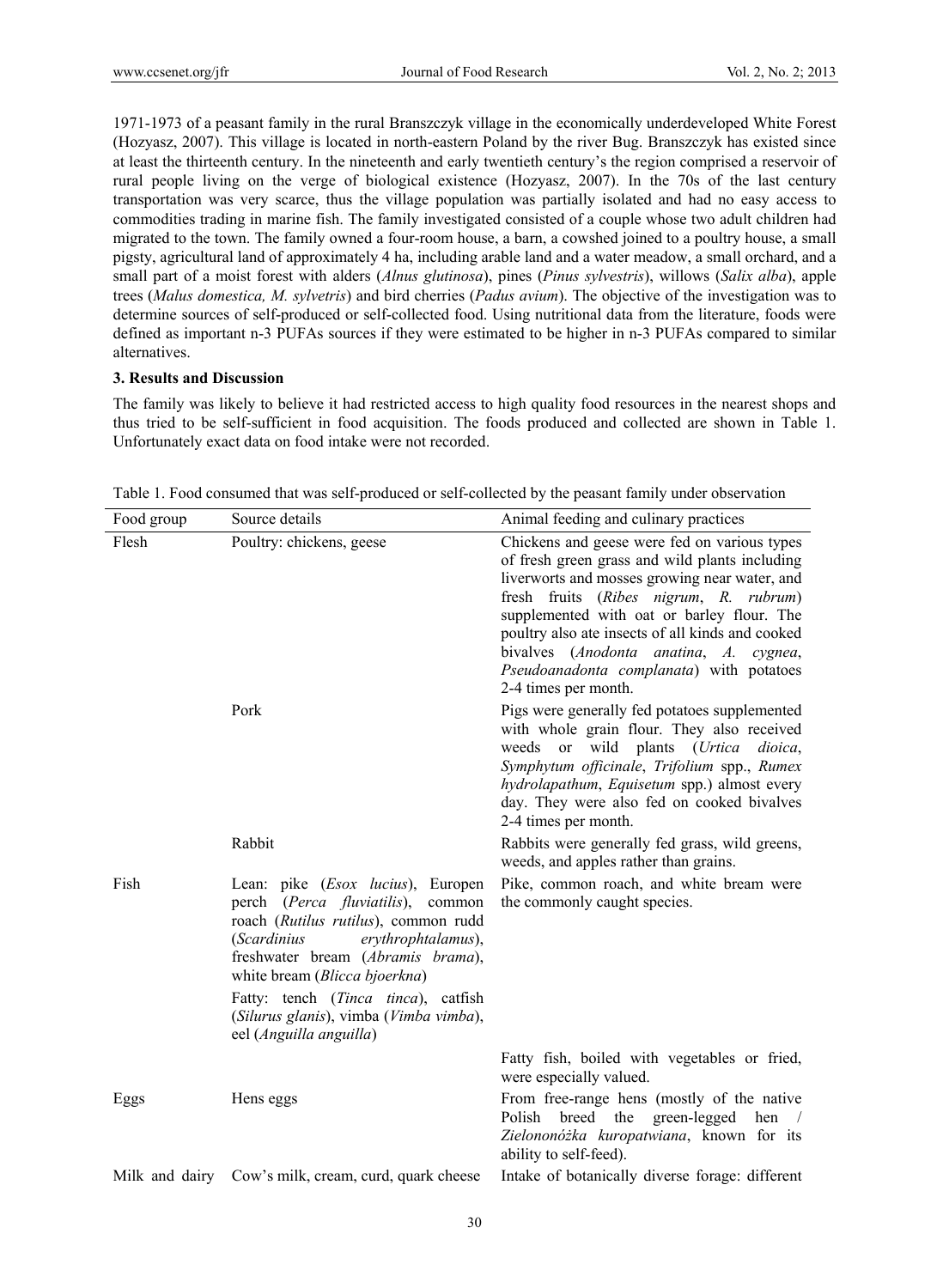| products                       |                                                                                                                                                                                                                                 | grasses, white and red clover, leaves and<br>young shoots of small trees (no maize or<br>silage).                                                                |
|--------------------------------|---------------------------------------------------------------------------------------------------------------------------------------------------------------------------------------------------------------------------------|------------------------------------------------------------------------------------------------------------------------------------------------------------------|
| Grain products<br>other<br>and | Rye flour, oat flakes                                                                                                                                                                                                           | Oat flakes with cow's milk constituted the<br>typical evening dish.                                                                                              |
| starchy foods                  | Potatoes                                                                                                                                                                                                                        | The bulk of starchy food was provided by<br>cooked potatoes as a part of lunch.                                                                                  |
| Visible fat                    | Pork fat, lard                                                                                                                                                                                                                  | The main fat used for frying, as well as for<br>cooked potatoes and bread.                                                                                       |
|                                | Goose fat*                                                                                                                                                                                                                      | This type of fat was mainly added to vegetable<br>soups.                                                                                                         |
|                                | Flaxseed oil (linola oil)                                                                                                                                                                                                       | Mainly used for frying potato pancakes (like<br>the German Kartoffelpuffer) or apple pancakes<br>(like the Scottish dropped scones).                             |
|                                | Cow's milk butter                                                                                                                                                                                                               | For bread, sauces, scrambled eggs.                                                                                                                               |
| Fruits in season               | Extensively cultivated: apples, pears,<br>blackcurrants,<br>cherries.<br>plums,                                                                                                                                                 | Apple – most popular dried fruit used as a<br>snack.                                                                                                             |
|                                | redcurrants,<br>whitecurrants,                                                                                                                                                                                                  | Blueberries – for soups or drying.                                                                                                                               |
|                                | gooseberries, raspberries.<br>Wild<br>fruits:<br>apples,<br>blueberries,<br>blackberries, elderberries.                                                                                                                         | Elderberries $-$ for juice or dried for infusions<br>(used as a remedy for common colds).                                                                        |
| Vegetables                     | Cultivated: carrot, parsley, beetroot,<br>cabbage, lettuce, cucumber, tomato,<br>pumpkin, pea, white bean, onion,<br>garlic, dill.                                                                                              | Interestingly only the young, delicate leaves<br>(not the dark-green leaves) of lettuce were<br>eaten.                                                           |
|                                | Wild greens: sorrel (Rumex acetosa),                                                                                                                                                                                            | Sorrel – cooked in soups.                                                                                                                                        |
|                                | wood sorrel (Oxalis acetosella).                                                                                                                                                                                                | Wood sorrel – served as a snack.                                                                                                                                 |
| Wild flowers                   | Black locust (Robinia pseudoaccacia),<br>comfrey (Symphytum officinale), white<br>deadnettle (Lamium album).                                                                                                                    | For salads or the flowers were sucked for<br>nectar.                                                                                                             |
| Nuts                           | Walnuts, hazelnuts.                                                                                                                                                                                                             | Two large trees of <i>Juglans regia</i> in the garden;<br>however, the species is rarely cultivated in the<br>village.                                           |
| Wild seasoning<br>plants       | Horseradish,<br>roots<br>and<br>leaves<br>(Armoracia rusticana).<br>Sweet flag, rhizomas and leaves<br>(Acorus calamus).                                                                                                        | Horseradish – grated roots used as a meat<br>condiment; roots and leaves used in the<br>pickling of various vegetables and for the<br>fermentation of cucumbers. |
|                                | Juniper,<br>pseudo-fruits<br><i>(Juniperus</i>                                                                                                                                                                                  | Sweet flag - a fragrant base for pear compote                                                                                                                    |
|                                | communis).                                                                                                                                                                                                                      | Juniper – used as a seasoning for red meat                                                                                                                       |
| Medicinal<br>herbs             | Common lime (Tilia europaea), tansy<br>(Tanacetum vulgare), St. John's wort<br>(Hypericum perforatum), corn minth<br>(Mentha arvensis), German chamomile<br>(Chamomilla recutita).                                              | Infusions from common lime were frequently<br>consumed when black tea was unavailable.                                                                           |
| Wild<br>mushrooms              | Penny bun (Boletus edulis) and other<br>Boletaceae, sticky bun (e.g. Suillus<br>golden<br>chantarelle<br>luteus),<br>(Cantharellus cibarius), scotch bonnet<br>(Marasmius oreades), saffron milk cap<br>(Lactarius deliciosus). | Mushrooms were preserved for winter by<br>drying, pickling or fermenting.<br>Fried saffron milk caps or sticky buns with<br>cream were especially valued.        |

\*Polish breeds of geese are known for their lower susceptibility to liver steatosis and high levels of production of subcutaneous and abdominal adipose tissues (Poujardieu et al., 1994).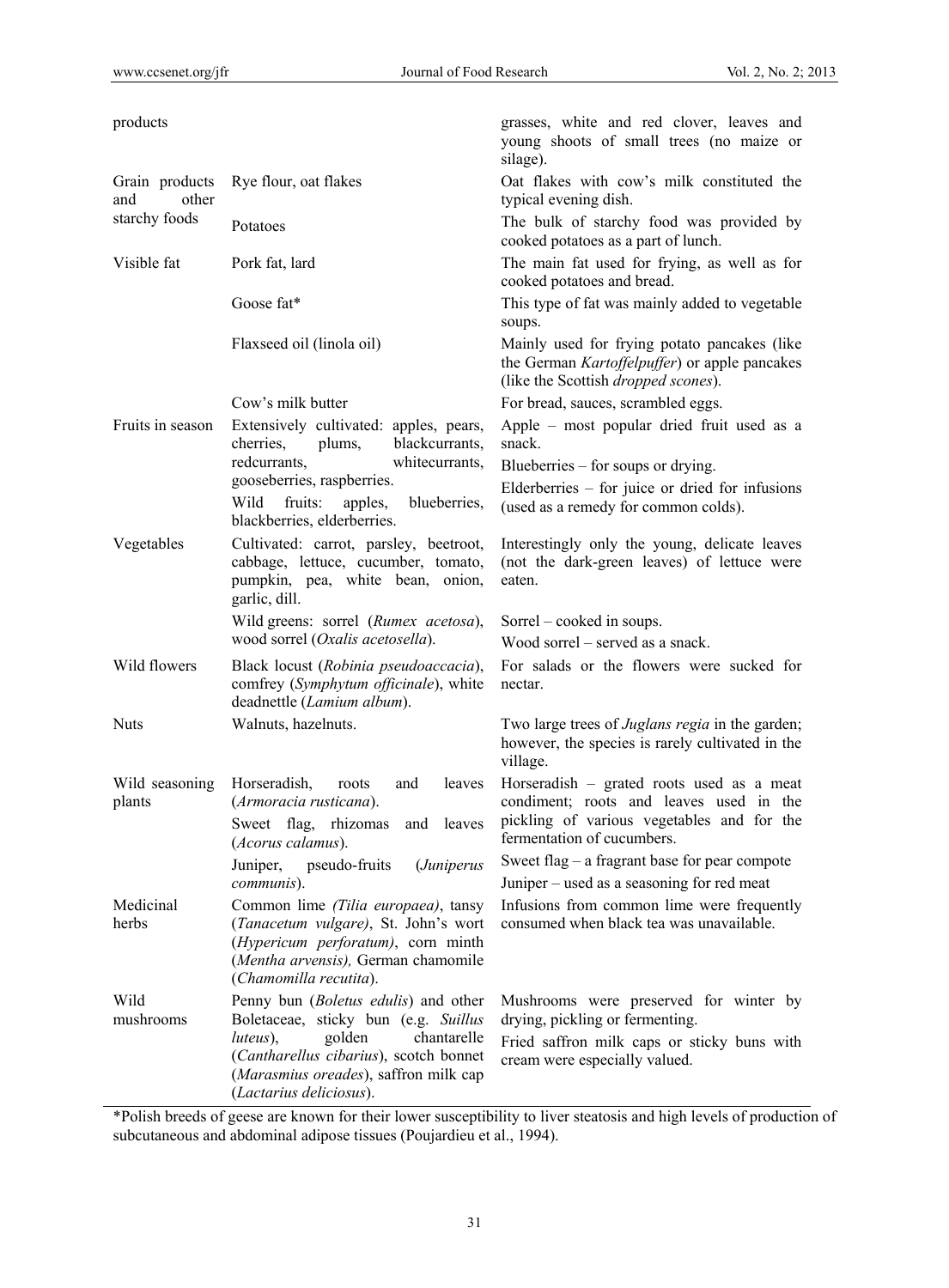Scientific interest in the potential beneficial effects of an optimal PUFAs composition of the diet has increased (Simopoulos, 2004; Pieniak, Verbeke, Perez-Cueto, Brunso, & De Henauw, 2011). This interest is mainly focused on the intake of oily marine fish. In contrast to this, the present study focuses on different, potential sources of n-3 PUFAs in the traditional diet of a Polish peasant family living in an economically underdeveloped area 40 years ago, when there was no habit of buying marine fish.

For many low- and middle-income people the main sources of n-3 PUFAs were cereals and vegetable oils. Rye and oats were the main grain foods in the presented family. Their composition of PUFAs is favourable compared to other grain staple foods (Leinonen, Poutanen, & Mykkanen, 2000; Gambuś et al., 2011). Oat grain is characterized by an especially valuable chemical composition, and the combination of nutritional compounds present in this cereal makes it a beneficial constituent of human and poultry diets (Gambuś et al., 2011). Flaxseed oil has an extremely high ALA content (Kochbar, 2002). However, it was only pressed occasionally and butter and lard came in first position in the cuisine of the family investigated. The availability of oils and animal fat was the primary reason why this sort of fat was choosen for cooking and frying. The family relied on nuts, dried cultivated or wild apples and to lesser extent wild flowers and wood sorrel as snacks. Epidemiological studies showed that frequent nut consumption is associated with a significant reduction in the risk of atherosclerosis (Marangoni et al., 2007). Walnuts appear to be an important source of ALA (Marangoni et al., 2007).

Animal-based foods, including milk, eggs, poultry, meat and fish, could be important sources of n-3 PUFAs. However, the exact content of PUFAs will depend on the feed of the animals. The industrial production of animal feeds rich in grains containing n-6 PUFA is leading to the production of human food rich in n-6 and poor in n-3 PUFAs (Simopoulos & Salem, 1992; Simopoulos, 2004). A study of Simopoulos and Salem (1992) showed that the egg yolk of hens fed under conditions similar to those observed in Branszczyk is rich in n-3 PUFAs and may contain several times more DHA compared to standard supermarket eggs. On the farm investigated the semi-wild hens had unrestricted free access to grass and moist forest, and thus the possibility of feeding on wild plants, including lower plants such as liverworts, mosses and ferns, as well as invertebrates, which are good sources of n-3 PUFAs (Simopoulos, 2004). Cultivated plants contain fewer n-3 PUFAs than wild plants (Simopoulos, 2004). In nutritional terms, human physiology evolved in the context of wild plants and animals. The consumption of eggs and meat from free-range chickens could make a nutritionally significant contribution to the population-wide intake of n-3 PUFAs, given the high consumption of poultry products by a wide sector of the population. However, it must be noted that currently the most popular free-range system is not organic but the backyard system, in which hens are kept in small flocks of 30-100 birds and mainly fed cereals (Krawczyk, 2009). It was reported that green-legged hens from organic farming system vs. backyard or intensive indoors system were characterized by the highest weight of yolk, the lowest cholesterol level in yolk, and the highest levels of micronutrients (Krawczyk, 2009). It should also be mentioned that, unfortunately, up to 30% of traditional poultry breeds are threatened with extinction and that 9% have already gone extinct (Sawicka, Brzezinska, & Bednarczyk, 2011).

Plenty of studies have shown that cows pastured on botanically diverse forage at a young stage of maturity yield milk with an increased n-3/n-6 PUFA ratio and decreased saturated fatty acid contents (Harstad & Steinshamn, 2010). Feeding cows on maize and silage resulted in decreased unsaturated/saturated fatty acid ratios in their milk (Harstad & Steinshamn, 2010). In monogastric animals such as pigs, poultry and rabbits, the composition of fatty acids stored in adipose tissues largely reflects that of ingested lipids (Kouba & Mourot, 2011). The fatty acid composition of rabbit meat seems to be negatively affected by the housing system based on small cages (Lazzaroni, Biagini, & Lussiana, 2009). For this reason, choices regarding the ethical and responsible rearing of livestock are also very important (Sukkar, 2011).

Higher plants and animals are unable to effectively synthesize EPA or DHA. A variety of freshwater algae are important sources of n-3 PUFAs in different food chains (Ahlgren, Lundstedt, Brett, & Forsberg, 1990). Freshwater bivalves feed on different strains of plankton, including algae, and therefore, they could be good examples of potential non-direct EPA and DHA sources in the traditional Polish diet (Bontes, Verschoor, Pires, van Donk, & Ibelings, 2007). Currently, freshwater mussels are important dietary supplements for poor inhabitants of Asia. They are also used as poultry and fish feed (Baby, Hasan, Kabir, & Naser, 2010). Linnaeus chose the word *anatina* (of ducks) to denote one species of freshwater mussel from the genus *Anodonta* because of the likelihood of its common usage in some regions of Europe to feed ducks and pigs (Valledor de Lozoya & Araujo, 2011).

Generally, fish have a positive impact on the quality and nutritional enhancement of a family's diet, especially in children and pregnant women. The source of a fish supply varies with economical and ecological conditions. The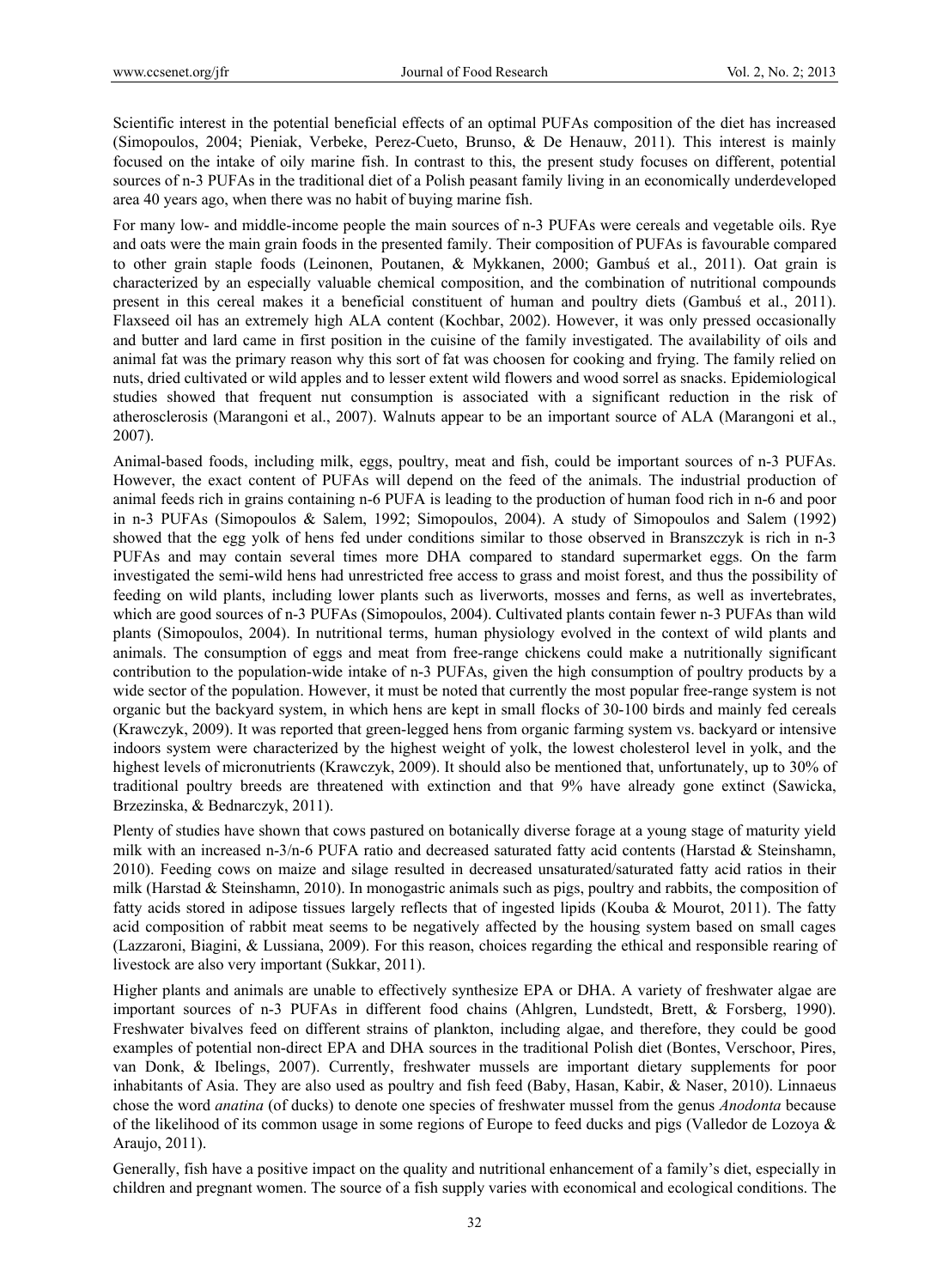family observed in the present study consumed fish from the Bug River at least twice monthly. Two fish species were particularly valued: catfish and, historically, vimba (*Vimba vimba* also called silver bream, zarthe), which was very common in the Bug River until the early 1960s and regarded as especially healthy for small children. Vimba is a rich source of n-3 PUFAs with the desired n-3/n-6 ratio (Kolakowska, Szczygielski, Bienkiewicz, & Zienkowicz, 2000; Kalyoncu, Kissal, & Aktumsek, 2009). It should be mentioned that vimba is an anadromous species which that most of its life in the sea and migrates to freshwater to breed. After spawning, vimba returns back to the sea. This fatty cyprinid is distributed throughout rivers running to the North, the Baltic, the Black and the Caspian Seas, and in lakes of western Turkey (landlocked lake populations). This fish species predominantly feeds on small molluscs and insect larvae. The second vimba species, *V. melanops*, is distributed throughout the northern Aegian basin (Hänfling, Dűmpelmann, Bogutskaya, Brandl, & Brändle, 2009). For a long time, vimba enjoyed the status of a very important fishery in Poland; however, nowadays it is seriously threatened with extinction in the country (Radwan, Girsztowtt, & Kolejko, 2003; Hänfling, Dűmpelmann, Bogutskaya, Brandl, & Brändle, 2009; Psuty, 2010). Vimba is now also declining in number in the inland waters of Turkey because of over fishing (Okgerman, Elp, & Yardimici, 2011).

Migratory fish are extremely susceptible to changes in environmental conditions. Populations of most of the 25 European anadromous fishes are reduced and need protection (Lassale, Crouzet, & Rochard, 2009). One extreme case is the Atlantic sturgeon (*Acipenser oxyrinchus*), which only spawns in the large rivers running to the southern Baltic Sea. Historically, the main spawning grounds were located in Oder, as well as in Bug, Narew, San, and Wislok rivers, which belong to the Vistula River basin (Hoffmann, 2005; Kolman, Kapusta, Duda, & Wiszniewski, 2011). Interestingly, from excavations dating back to the thirteenth and fourteenth centuries, sturgeons were thought to compromise 70% of the total protein consumption in fisheries settlements at the lower Vistula. Human activities (e.g. over fishing, land amelioration and deforestation within the watershed of rivers, leading to alterations in spring-water run-off and increased pollution/sediment transport) led to the disappearance of the sturgeon in Poland, where all catches of this species were banned in 1936 (the last sturgeon was recorded in Branszczyk 2 years later – personal communication). From an evolutionary point of view, the changes that have taken place in our environment, including lifestyle and dietary shifts, occurred at faster rate than the human genome could adapt to, and thus humans are still biologically adapted to the environments of their ancestors. Interestingly, in the literature the role of shore-based foods in human (brain) evolution is widely discussed (Langdon, 2006), but data on the (potential) role of anadromous fish transferring EPA, DHA, and iodine to inland human populations is missing.

The best-known diet of European origin producing health-promoting effects is the Mediterranean diet (Jackson & Pellett, 2004; Simopoulos, 2004; Manios, Detopoulou, Visioli, & Galli, 2006). Several components in the Mediterranean diet and also requirements linked to agriculture, such as the responsible rearing of livestock and respect for the seasons, have been underestimated, neglected or not properly underlined within existing popular guidelines (Manios, Detopoulou, Visioli, & Galli, 2006; Sukkar, 2011). Recently, Manios et al. (2006) suggested that wild greens, snails and eggs from free-range hens could be a forgotten, missing part of the Cretan longevity puzzle and should be highlighted in dietary guidelines. Interestingly, the diet of the family investigated, who did not live in a Mediterranean region, contained good eggs, food based on animals consuming snails and bivalves, and soups prepared from wild plants at least once a week (e.g. sorrel puree soup, cream of pumpkin soup with wild mirabelles). Similar to the animals of Crete, green-legged hens and rabbits had grazed on wild greens and fruits rather than being fed (Simopoulos & Salem, 1992). Finally, it is important to emphasize the fact that eggs are perfectly protected against the oxidative deterioration of n-3 PUFAs during their shelf life (Kochbar, 2002).

Available evidence suggests that in traditional agricultural communities a number of culinary habits and animal feeding practices may have evolved as adaptive strategies to buffer against a lack of access to oily marine fish, providing an alternative source of n-3 PUFAs. As far as the Spanish diet is concerned, fish holds a special position, the extent of which is not seen throughout the rest of the Mediterranean region (Manios, Detopoulou, Visioli, & Galli, 2006). Humans can flourish on an extremely broad range of food items and cuisines. The dietary reconstruction presented herein may serve to draw attention to the fact that even indigenous foods from Central Europe might be important – and possibly overlooked – terrestrial sources of n-3 PUFAs. Moreover, we should entertain a more ecocentric perspective that acknowledges the extent to which the vicissitudes of humans and other species mutually affect the prospects of healthy survival for all (Zwart & Penders, 2011).

#### **References**

Ahlgren, G., Lundstedt, L., Brett, M., & Forsberg, C. (1990). Lipid composition and food quality of some freshwater phytoplankton for cladoceran zooplankters. *Journal of Plankton Research, 12*, 809-818. http://dx.doi.org/10.1093/plankt/12.4.809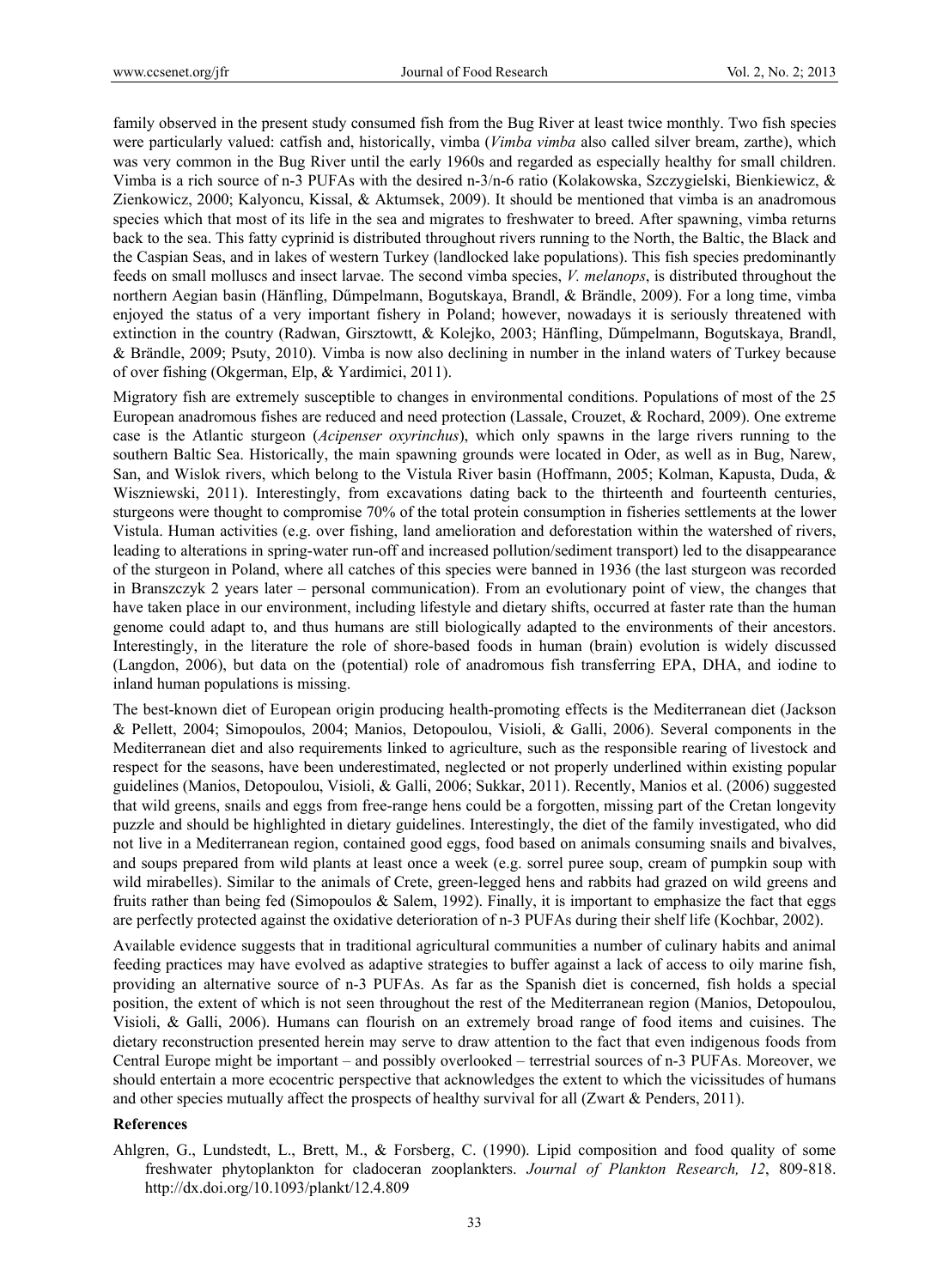- Baby, R. L., Hasan, I., Kabir, K. A., & Naser, M. N. (2010). Nutrient analysis of some commercially important molluscs of Bangladesh. *Journal of Scientific Research, 2*, 390-396. http://dx.doi.org/10.3329/jsr.v2i2.3362
- Bontes, B. M., Verschoor, A. M., Pires, L. M., van Donk, E., & Ibelings, B. W. (2007). Functional response of *Anodonta anatina* feeding on a green alga and four strains of cyanobacteria, differing in shape, size and toxicity. *Hydrobiologia, 584*,191-204. http://dx.doi.org/10.1007/s10750-007-0580-2
- Cordain, L. (2002). *The Paleodiet*. Hoboken: John Wiley & Sons, Inc.
- Gambuś, H., Gibiński, M., Pastuszka, D., Mickowska, B., Ziobro, R., & Witkowicz, R. (2011). The application of residual oats flour in bread production in order to improve its quality and biological value of protein. *Acta Scientiarum Polonorum - Technologia Alimentaria, 10*, 313-325. http://www.food.actapol.net/issue3/volume2/4\_3\_2011.pdf
- Hänfling, B., Dűmpelmann, C., Bogutskaya, N. G., Brandl, R., & Brändle, M. (2009). Shallow phylogeographic structuring of *Vimba vimba* across Europe suggests two distinct refugia during the last glaciation. *Journal of Fish Biology, 75*, 2269-2286. http://dx.doi.org/10.1111/j.1095-8649.2009.02415.x
- Harstad, O. M., & Steinshamn, H. (2010). Cow's diet and milk composition. In M.W. Griffiths (Ed), *Improving the safety and quality of milk. Volume 1: Milk production and processing* (pp 223-263). Cambridge: Woodhead Publishing Limited, CRC.
- Hoffmann, R. C. (2005). A brief history of aquatic resource use in medieval Europe. *Helgoland Marine Research, 59*, 22-30. http://dx.doi.org/10.1007/s10152-004-0203-5
- Hozyasz, K. K (2007). A persistance of tobacco smoking addiction in economically severly underdeveloped regions of Poland – the case of the Green Forest and White Forest. *Przeglad Lekarski, 64*, 913-914. http://www.wple.net/plek/numery\_2007/numer-10-2007/913-914-hozyasz.pdf
- Jackson, R. T., & Pellett, P. L. (2004). Introductory observations: the region, nutrition, and health. *Ecology of Food and Nutrition, 43*, 3-16. http://dx.doi.org/10.1080/03670240490274057
- Kalyoncu, L., Kissal, S., & Aktumsek, A. (2009). Seasonal changes in the total fatty acid composition of vimba, *Vimba vimba tenella* (Nordmann, 1840) in Egirdir Lake, Turkey. *Food Chemistry, 116*, 728-730. http://dx.doi.org/10.1016/j.foodchem.2007.10.080
- Kochbar, S. P. (2002). Sezame, rice-bran and flaxseed oils. In F. D. Gunstone (Ed.), *Vegetable oils in food technology* (pp 297-326). Oxford: Blackwell Publishing.
- Kolakowska, A., Szczygielski, M., Bienkiewicz, G., & Zienkowicz, L. (2000). Some of fish species as a source of n-3 polyunsaturated fatty acids. *Acta Ichthyologica Piscatoria, 30*, 59-70. http://www.aiep.pl/volumes/2000/0\_2/pdf/30\_2\_06.pdf
- Kolman, R., Kapusta, A., Duda, A., & Wiszniewski, A. (2011). Review of the current status of the Atlantic sturgeon *Acipenser oxyrinchus* Mitchill 1815, in Poland: principles, previous experience, and results. *Journal of Applied Ichthyology, 27*, 186-191. http://dx.doi.org/10.1111/j.1439-0426.2011.01680.x
- Kouba, M., & Mourot, J. (2011). A review of nutritional effects on fat composition of animal products with special emphasis on n-3 polyunsaturated fatty acids. *Biochimie, 93*, 13-17. http://dx.doi.org/10.1016/j.biochi.2010.02.027
- Krawczyk, J. (2009). Quality of eggs from Polish native Greenleg Partrige chicken-hens maintained in organic vs. backyard production systems. *Animal Sciences Papers Reports, 27*, 227-235. http://www.ighz.edu.pl/files/objects/2791/66/strona227-236.pdf
- Langdon, J. H. (2006). Has an aquatic diet been necessary for hominin brain evolution and functional development? *British Journal of Nutrition, 96*, 7-17. http://dx.doi.org/10.1079/BJN20061805
- Lassalle,. G., Crouzet, P., & Rochard, E. (2009). Modelling the current distribution of European diadromous fishes : an approach integrating regional anthropogenic pressures. *Freshwater Biology, 54*, 587-606. http://dx.doi.org/10.1111/j.1365-2427.2008.02135.x
- Lazzaroni, C., Biagini, D., & Lussiana, C. (2009). Fatty acid composition of meat and perirenal fat in rabbits from two different rearing systems. *Meat Sciences, 83*, 135-139. http://dx.doi.org/10.1016/j.meatsci.2009.04.011
- Leinonen, K. S., Poutanen, K. S., & Mykkanen, H. M. (2000). Rye bread decreases serum total and LDL cholesterol in man with moderately elevated serum cholesterol. *Journal of Nutrition, 130*, 164-170.